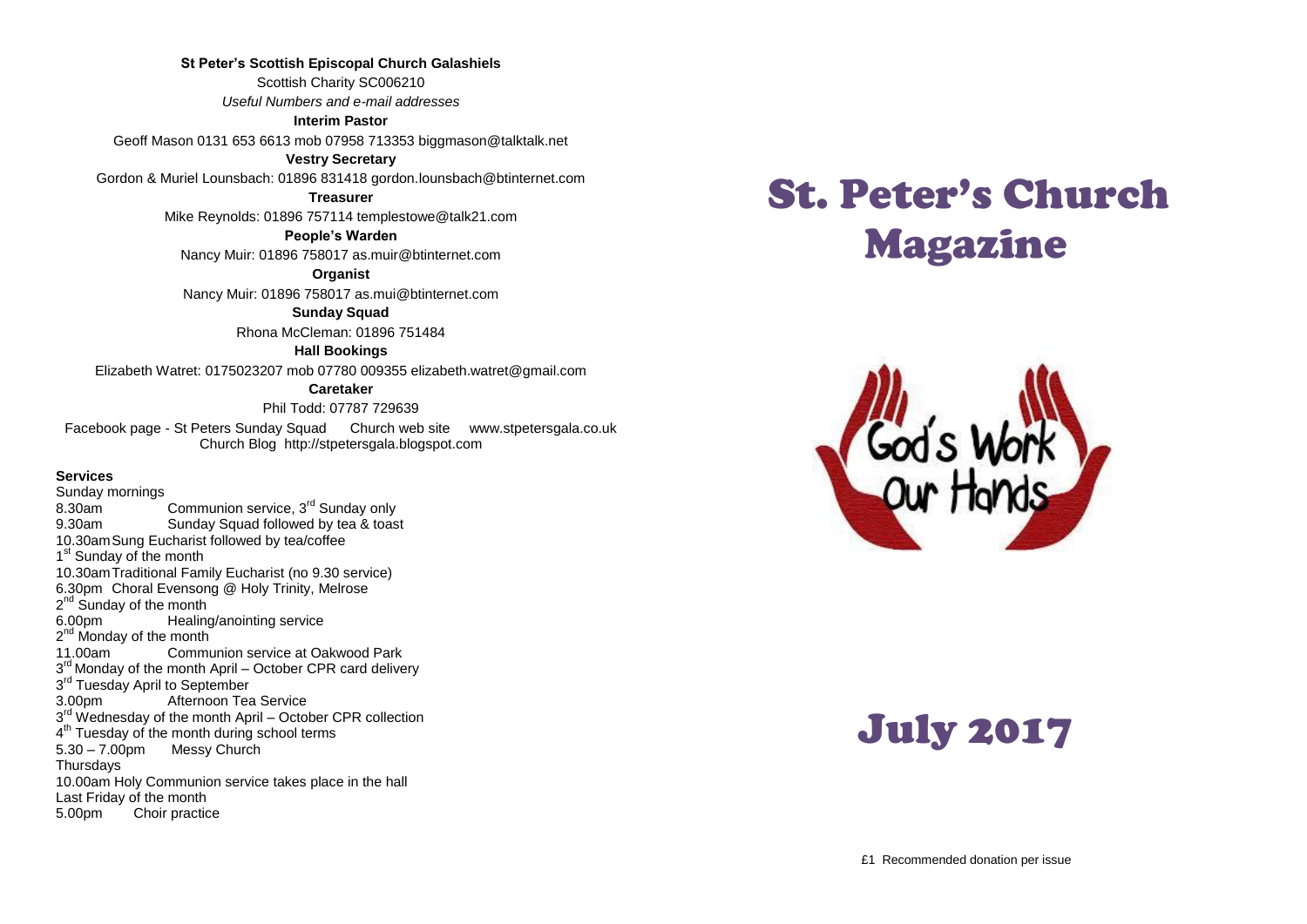#### **Shared Leadership Team**

| Al Christie   | ☎ 755480 | maryandal@tiscali.co.uk       |
|---------------|----------|-------------------------------|
| Sheena Cossar | 雷 751694 | smstcg1945@gmail.com          |
| Karen Ellis   | 雷 757429 | karenellishome@hotmail.co.uk  |
| John Maltman  | ☎ 850556 | john.maltman@forthports.co.uk |
| Nancy Muir    | 雷 758017 | as.muir@btinternet.com        |

#### **Church Diary July**

| Sat 1st                | 8.00am Braw Lad's Breakfast                     |  |
|------------------------|-------------------------------------------------|--|
| Sun 2nd                | 9.45am Family breakfast                         |  |
|                        | 10.30am Family service Joanna Smith             |  |
| Thurs 6 <sup>th</sup>  | 10.00am Communion Service                       |  |
| Sun 9 <sup>th</sup>    | 9.30am Sunday Squad followed by juice & toast   |  |
|                        | 10.30 Sung Eucharist Rev Bob King               |  |
|                        | 6.00pm Healing service                          |  |
| Mon 10 <sup>th</sup>   | 11.00am Oakwood Park Communion service          |  |
| Tues 11 <sup>th</sup>  | 3.00pm Afternoon Tea Service Rev Bob King       |  |
|                        | 7.30pm Vestry meeting                           |  |
| Thurs 13 <sup>th</sup> | 10.00am Communion Service                       |  |
| Sun 16 <sup>th</sup>   | 8.30am Holy Communion Rev Duncan McCosh         |  |
|                        | 9.30am Sunday Squad followed by juice and toast |  |
|                        | 10.30 Sung Eucharist Rev Duncan McCosh          |  |
| Mon 17 <sup>th</sup>   | 7.00pm Bottle top sort                          |  |
| Thurs 20 <sup>th</sup> | 10.00am Communion Service                       |  |
| Sat 22 <sup>nd</sup>   | 11.00am Charlotte Smale's wedding               |  |
| Sun 23rd               | 9.30am Sunday Squad followed by juice and toast |  |
|                        | 10.30 Sung Eucharist Rev Tim Morris             |  |
| Tues 25 <sup>th</sup>  | 5.30pm Messy Church                             |  |
| Thurs 27 <sup>th</sup> | 10am Communion Service                          |  |
| Fri $28th$             | 5.00pm choir practice                           |  |
| Sat 29 <sup>th</sup>   | 2.00-4.00pm Strawberry Tea                      |  |
| Sun $30th$             | 9.30am Sunday Squad followed by juice and toast |  |
|                        | 10.30 Sung Eucharist Rev Bill Elliot            |  |

## \*\*\*\*\*\*\*\*\*\*\*\*\*\*\*



 $\boldsymbol{\mathcal{S}}$ t Peter's Episcopal Church Galashiels Come and Join us for our Strawberry Tea 2.00- 4.00pm  $S$ aturday  $29^{th}$  July Luscious fruit  $\varepsilon$  wonderful baking



Today the Episcopal Synod of the Scottish Episcopal Church elected the Rt Rev Mark Strange, Bishop of Moray, Ross and Caithness as Primus. Bishop Mark (56 ), who will now be referred to as The Most Rev Mark Strange, is the youngest member of the College of Bishops and was consecrated Bishop of Moray, Ross and Caithness in 2007. Bishop Mark succeeds the Most Rev David Chillingworth. Brought up in Aberdeen, where he was both a choirboy and server at St Andrew's Cathedral, Bishop Mark

studied Divinity at the University of Aberdeen, attended Theological College in Lincoln and has served in both the Diocese of Worcester and in the Diocese of Moray, Ross and Caithness. For a number of years Bishop Mark was also Convener of the church's Youth Committee and ran the annual summer youth camps at Glenalmond.

Bishop Mark takes up this role as a Primate within the Anglican Communion at a point where the General Synod of the Scottish Episcopal Church has voted to permit same sex marriage, a decision which is expected to be on the agenda of the forthcoming Primates Meeting in Canterbury, a meeting which Bishop Mark will attend.

#### Bishop Mark says

**arion** 

"I am humbled by the confidence shown in me by my colleagues and I will seek to serve the church as Primus with love and strength.

"I am deeply privileged to be the Bishop Moray, Ross and Caithness and am very aware that it has been 82 years since a Bishop of Moray became Primus. I pray that I may be worthy of this trust. I will continue to serve in my beloved highlands while I also step out into new and exciting journeys of faith in both Scotland and the wider international church."



Honeybees have hair on their eyes.

1 pound of lemons contain more sugar than 1 pound of strawberries.

The microwave oven was invented by mistake when an engineer testing a magnetron tube noticed that the radiation from it melted the chocolate bar he had in his pocket.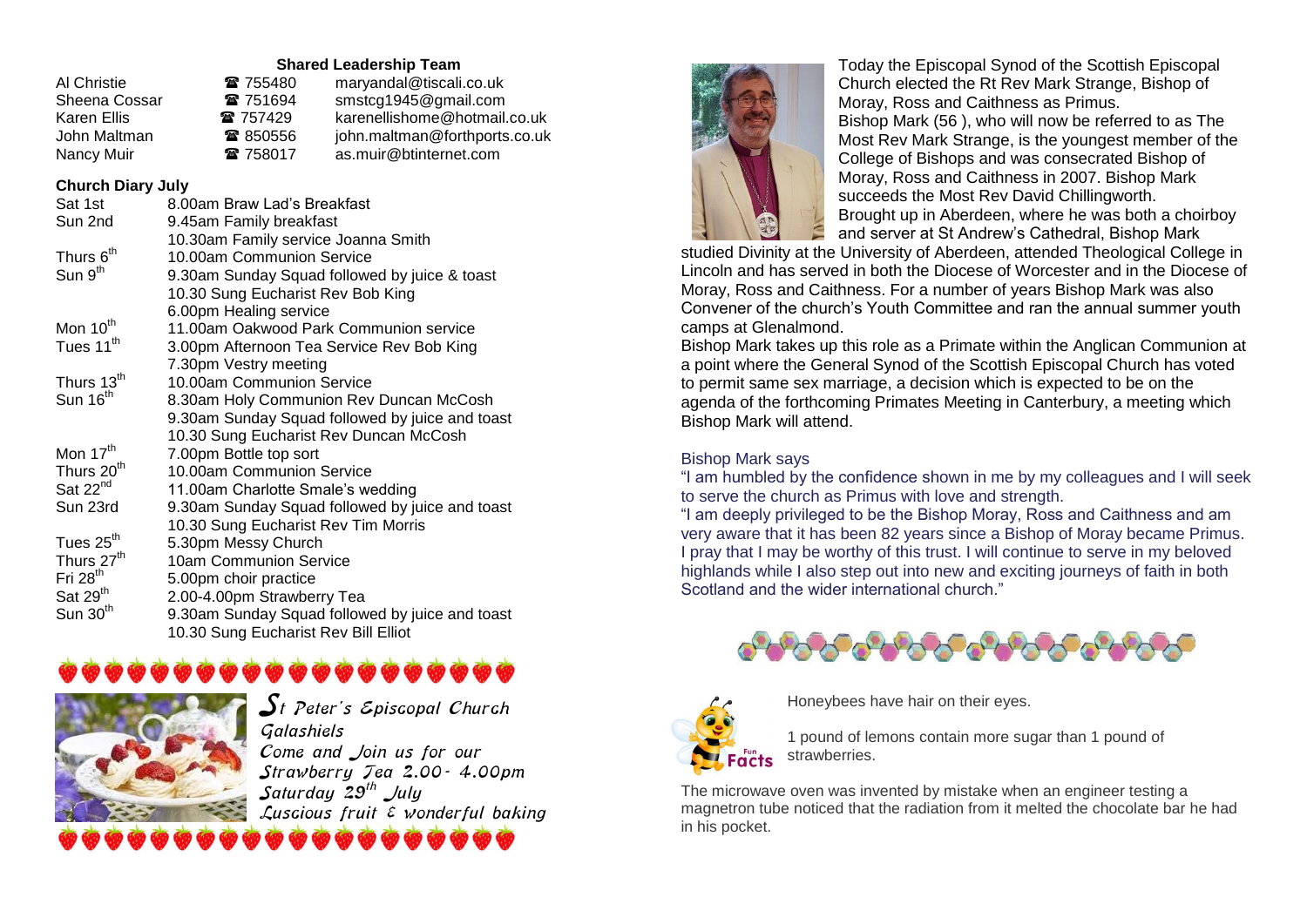#### **Tolerance**

Thinking back over the terrible events of the past few months both in our own country and elsewhere in the world and listening to what others are saying in the media made me take a proper look about my own attitude to the world around me. What is tolerance? **Tolerance** can be defined as a fair and objective attitude towards those whose lifestyle differs from yours. In theory this should cover how people look, what they wear, how they worship (or don't), this covers their status in society too – poverty creates as much discrimination as different belief systems. It is interesting how, despite all the Inter-Faith connections that clergy from all Faiths are trying to make, the biggest and most noticeable caring and tolerance that has emerged in recent events in London and Manchester is that everyone in the local communities has rallied round to help care and support the victims regardless of their differences. I believe it is the grass roots that will make the real difference as it is obvious that there is little real trickle-down effect from those in positions of authority and power.

While pondering the current situation I found the following Prayer for Unity:-

*IN THE NAME OF GOD, THE COMPASSIONATE, THE MERCIFUL, look with compassion on the whole human family; take away the controversial teachings of arrogance, divisions and hatreds which have badly infected our hearts; break down the walls that separate us; reunite us in bonds of love; and work through our struggle and confusion to accomplish Your purposes on earth; that, in Your good time, all nations and races may jointly serve You in justice, peace and harmony. (Amen)*

It was written by Pakistani Muslims but reflects the beliefs of all Faiths

#### oooooooooooooooooooooooooooooooooooooooooooooooooooooooooooooooooo



After the best part of 17 years I have decided, with a lot of prayer and some regret, that this will be the last year that I shall be organising the Afternoon Tea Communion Services. I will, of course continue until September. I won't be available for the one in August and a plea has gone out for helpers. Rev Bob King will be the celebrant that day. The folk who come really do appreciate it

as it is an opportunity for them to share communion with others and catch up with old friends in the congregation. It is something they look forward to every summer. The 15<sup>th</sup> August would be a good opportunity for a new team to have a go with the idea of continuing next year. The team consists of folk to set up the church and hall and clear away afterwards; others to make sandwiches and bake cakes and serve the teas; drivers are needed to collect people and return them home afterwards and someone to co-ordinate the whole thing which runs on the 3<sup>rd</sup> Tuesday of each month between April and September.

Please give this some thought and consider whether this could be a ministry you could offer.



#### **Emergency Prayer Circle**

This is a group in the church which prays for people at times of special need. If you know of a member of your family or a friend facing crisis or difficulty who would be grateful of such confidential support

Ring Muriel on 01896 831418 or Rhona on 01896 751484



Roslynn, Aimee, Rosemarie, Darrin, Fiona, Ivy, Karina, James, Jaci, William, Bethany, Katie & John, Jim, Ruth, Kris, Rebecca, Ian and Oliver, Steph, Emily and Holly, Sadie, Tony, Gina, Billy, Fred, Joan, Jane, Robin, Charles, Sarah, Lynn, Nigel, Darcy, Muhamid, Jennifer, Les, Helen, Kevin, Claire, Joyce, Alex

#### **July** On the Anniversary<br>of Your

4<sup>th</sup> Sophie Burrell 11<sup>th</sup> Peter Bonney<br>28<sup>th</sup> Amelie Wilson  $30<sup>th</sup>$  Layla-Louise Allen  $31<sup>st</sup>$  Brogan Cassidy

 $10^{th}$  Joseph Ward<br>25<sup>th</sup> Isa Graham 29<sup>th</sup> Heather Caldwell



Meets in the Corn Exchange, Melrose Every 1st Monday of each month at 7:30pm

**Primary Contact** Antoinette Galbraith centralborders@thefillingstation.org.uk

The Filling Station is a café type environment for Christians of all denominations and non-believers to meet together.

### **TFS Refuel – [the Scottish Highland Gathering in 2017](http://thefillingstation.org.uk/2016/12/craigmackay/tfs-refuel-the-scottish-highland-gathering-in-2017/)**

The website for this event can be found at www.refuelscotland.org.uk The Filling Station is inviting Christians from all over the UK and abroad to come together for a summer family festival upon the wonderful grounds of Gordon Castle Estate, on the banks of the River Spey, in the Scottish Highlands from Sunday 23rd July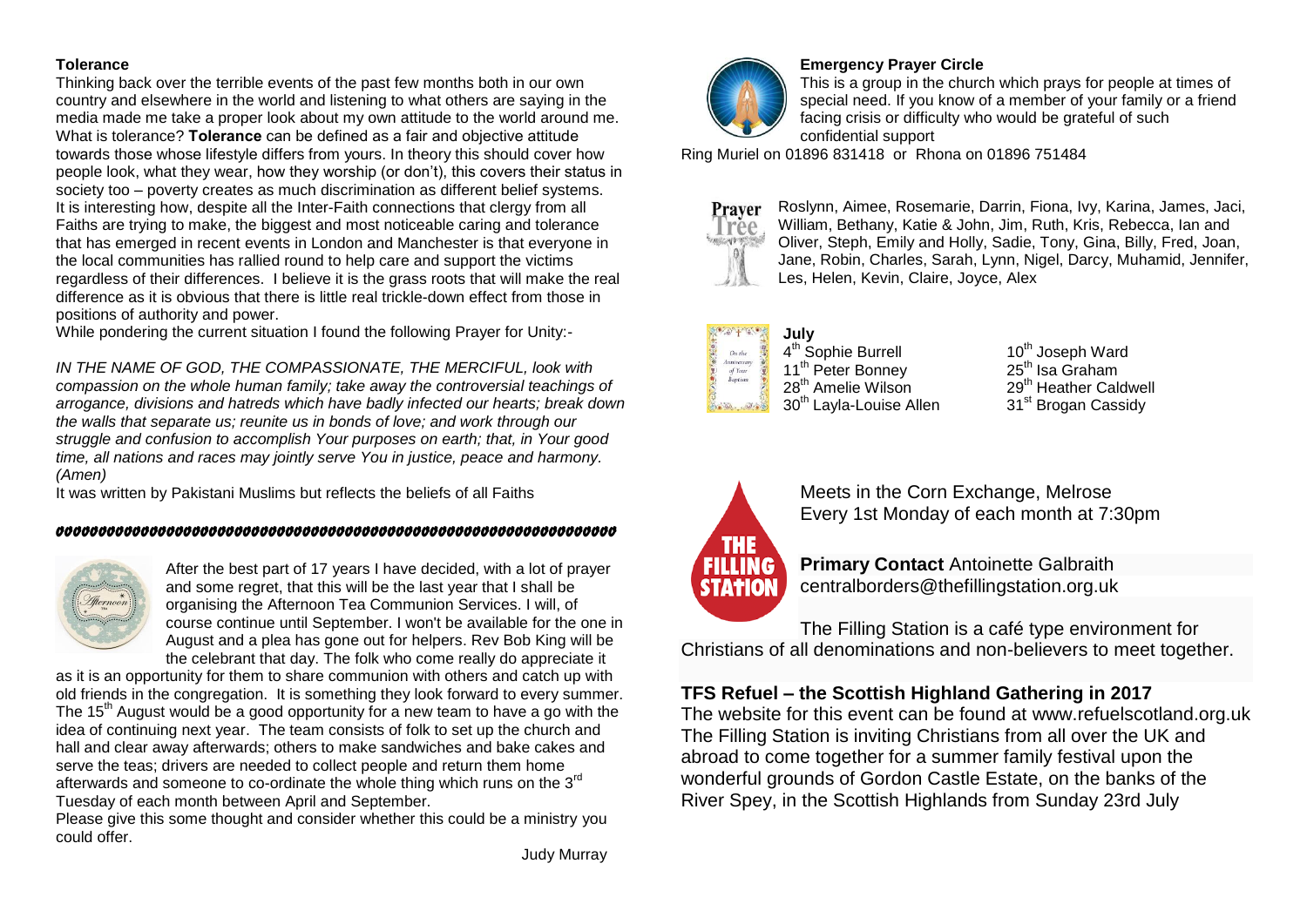#### **Growing Together Roadshow**



On 24th June, St Peter's church hosted the second Growing Together Roadshow which is making a tour of the Edinburgh Diocese.

Not fully knowing what the event involved several of us from St Peter's joined approximately 65 others from the diocese, mostly from the Borders but others attended from Edinburgh and Penicuik. After morning prayer and an opening introduction from Rev Annie Naish, the Bishop's Mission Officer, Bishop John presented five

key priorities which the Mission and Faith committee had discussed and selected.

These priorities were:

Serving our communities Engaging all Generations Enabling mission Developing disciples Sharing faith

We were then asked to chose a priority and go to that group to discuss that topic firstly to see if we thought it was a priority for our life together as a diocese and area council and then to discuss our experiences good and bad, what resources we might require from the diocese and specific changes and progress which we would like to see.

It was great to discuss these topics with others from different churches and to hear the good and bad experiences which they have had. My hope was that we could collate these experiences so that if one church wished to try a new thing, such as community prayer response which we do, then we could pass that experience on to them and they don't have to start from scratch.

We had a discussion on our priorities and had the opportunity to feedback to the Bishop and Annie our thoughts and ended with the Eucharist.

I would recommend that if you able to attend the other roadshows, then please go along and enjoy the day. I am sure there will be some follow up events happening before too long, and there will be an opportunity for you to get more involved in the area council meetings and meet other folk from other churches.

**A Reminder about Collaborative Ministry**

Collaborative Ministry is the route that St Peter's congregation agreed to go down some years ago. It involves members of the congregation working together at a local level to help sustain the mission and ministry of the church. It empowers congregations to participate as fully as possible in God's ongoing work of mission and ministry. Such participation is seen as the responsibility of the whole people of God.

Ministry primarily means all that pertains to the life of the congregation: worship, pastoral care, hospitality and welcome, outreach and the development of a local strategy for mission. Mission is participating in God's action to spread the good news of the Kingdom in word and action.

It is part of the vision of the people of God all working together which is important in the concept of collaborative ministry and in that sense the congregation plays a crucial role. The Episcopal Church however is governed by a clearly defined hierarchy with Bishops, Priests and Deacons. Congregations are not self-governing (congregationalism) but subject to the Canons of the church and therefore it is essential that a priest has both oversight of a congregation and is available to consecrate the Sacrament. The administration of the Sacrament, however, may be carried out by Lay people as well.

We are all are provided with unique gifts and talents through the power of the Holy Spirit. Those who are able are called to serve, regardless of status. As you will know, a "calling out" process took place in February 2014 and a shared leadership team was formed. It is now time for the current SLT to step down and a second calling out period is planned during July.

During July you are asked to prayerfully consider who you would call out to form a new team. This could include any member of St Peter's congregation including those who have just stepped down.

St Peter's church is still looking for an Area Rector with St John's and the vestries from St Peter's, St John's and St Cuthbert's will be meeting with the bishop at the end of June to discuss a way forward. Please continue to pray for our church and ask for God's guidance in this matter.

Karen Ellis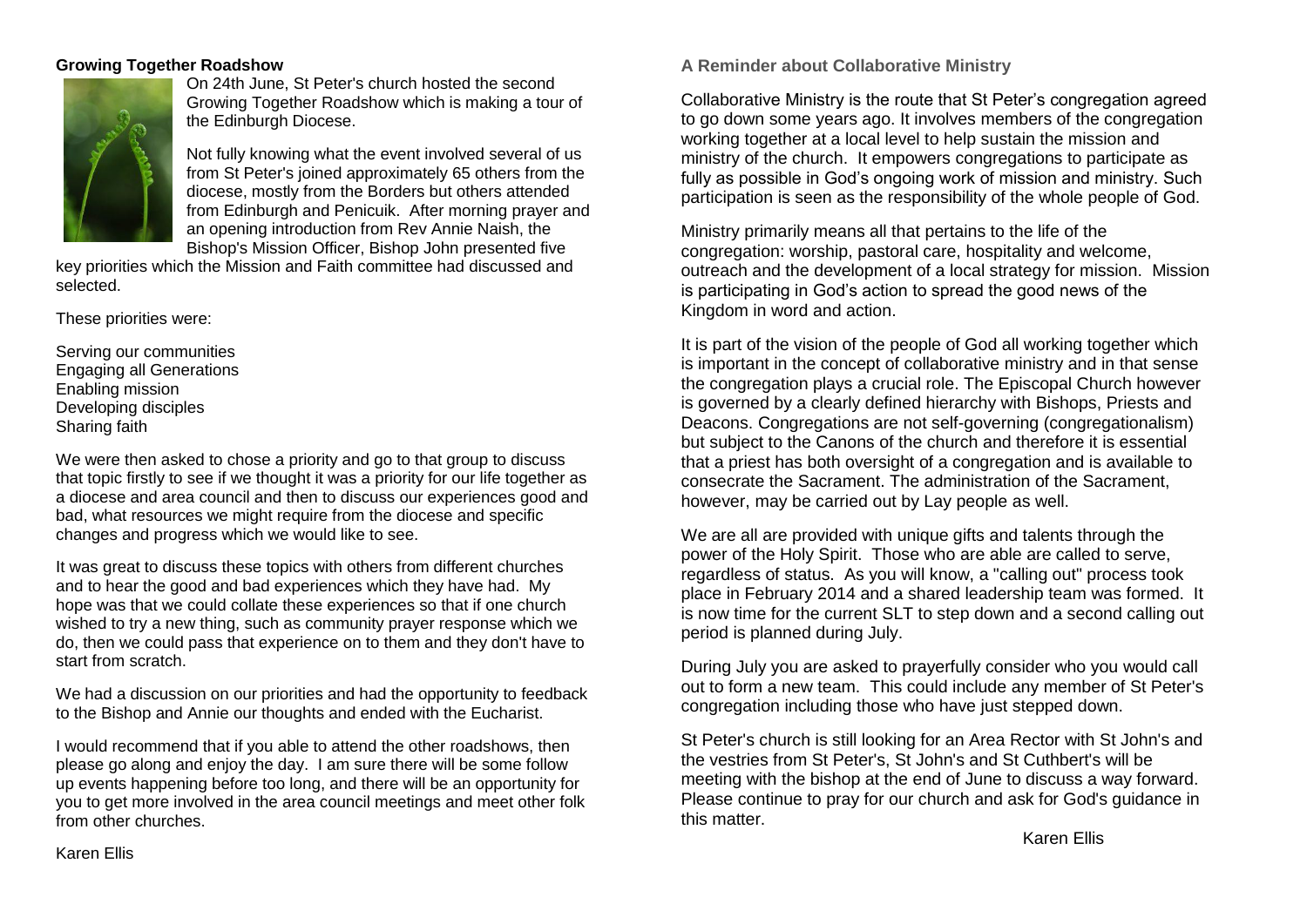

Although it is now over a year since we said farewell to all our friends in Galashiels, we are truly grateful for your good wishes and prayers in the past few months. Richard's extended stay in hospital at the turn of the year and, more recently Helen's need for treatment in Glasgow have been quite challenging for all our family. Although we are now settled in Dunblane, there will

always be a corner in our hearts for the Borders and you are all often in our thoughts. With our love From Helen and Richard thoughts. With our love From Helen and Richard .

#### xxxxxxxxxxxxxxxxxxxxxxxxxxxxxxxxxxxxxxxxxxxxxxxxxxxxxxxxxxxx





Does your ice cream look like this when you go back to use it again after a few days? Ice crystals damage the texture and therefore the taste.

The best way to prevent this is to cover it with cling film, making sure it is patted down over the whole of the surface and up over the edge of the tub with plenty of extra to be able to do the same this again after you have removed another serving. Replace the lid on the tub before returning it to the freezer.

#### xxxxxxxxxxxxxxxxxxxxxxxxxxxxxxxxxxxxxxxxxxxxxxxxxxxxxxxxxxxxx



We are delighted to let you know that since we started selling books in the church from July last year, and up to 21st June this year, we have taken £223. 70. !!

We are so pleased and thank you all of you who have helped in either donating or buying books. (Or both) As many of you do, after you have read them you can put them back on the shelf to be sold again.

As you know the money we take all goes to

help the Church Funds

A small number of plants and a few soaps have been included in this total.

> KEEP READING. Ethel and Yvonne.

Pray for inspiration from the Holy Spirit as you choose those members of the congregation who you believe to have the qualities required to fulfil the role of a leader in our church.





**Sunday Squad Summer Picnic Sunday 2nd July after the 10.30 Family service. For information call Rhona 01896 751484**

### **SLT Calling Out 2017**

You should find a copy of the calling out papers and a return envelope within the service sheet on Sunday  $2<sup>nd</sup>$  July. Households will need one copy for each adult so there will be extra copies at the back of church. If you were not at the

service to pick one up please call Al Christie on 01896 755480 and he will see that you receive a copy.

**Please remember that this is an anonymous process and do not include your details on any of the papers.**